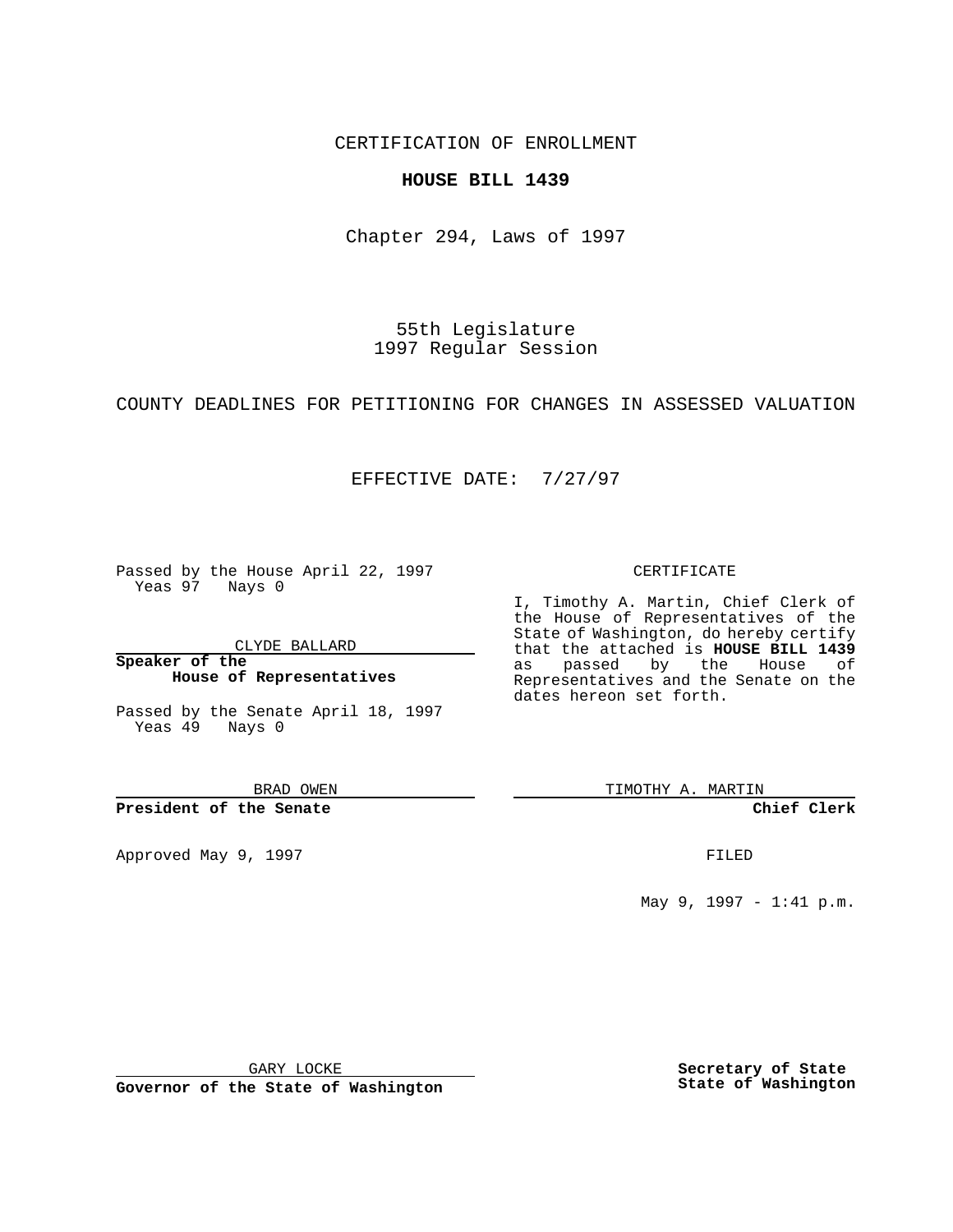## **HOUSE BILL 1439** \_\_\_\_\_\_\_\_\_\_\_\_\_\_\_\_\_\_\_\_\_\_\_\_\_\_\_\_\_\_\_\_\_\_\_\_\_\_\_\_\_\_\_\_\_\_\_

\_\_\_\_\_\_\_\_\_\_\_\_\_\_\_\_\_\_\_\_\_\_\_\_\_\_\_\_\_\_\_\_\_\_\_\_\_\_\_\_\_\_\_\_\_\_\_

Passed Legislature - 1997 Regular Session

AS AMENDED BY THE SENATE

**State of Washington 55th Legislature 1997 Regular Session**

**By** Representatives B. Thomas, Sherstad, Murray, L. Thomas, Wolfe, Cole, DeBolt and Wensman

Read first time 01/27/97. Referred to Committee on Finance.

1 AN ACT Relating to authorizing counties to set deadlines for 2 petitioning county boards of equalization for changes in assessed 3 valuation; and amending RCW 84.40.038.

4 BE IT ENACTED BY THE LEGISLATURE OF THE STATE OF WASHINGTON:

5 **Sec. 1.** RCW 84.40.038 and 1994 c 123 s 4 are each amended to read 6 as follows:

 (1) The owner or person responsible for payment of taxes on any property may petition the county board of equalization for a change in the assessed valuation placed upon such property by the county assessor. Such petition must be made on forms prescribed or approved by the department of revenue and any petition not conforming to those requirements or not properly completed shall not be considered by the board. The petition must be filed with the board on or before July 1st 14 of the year of the assessment  $((or))_x$  within thirty days after the date 15 an assessment or value change notice has been mailed, or within a time 16 limit of up to sixty days adopted by the county legislative authority, 17 whichever is later. If a county legislative authority sets a time 18 limit, the authority may not change the limit for three years from the adoption of the limit.